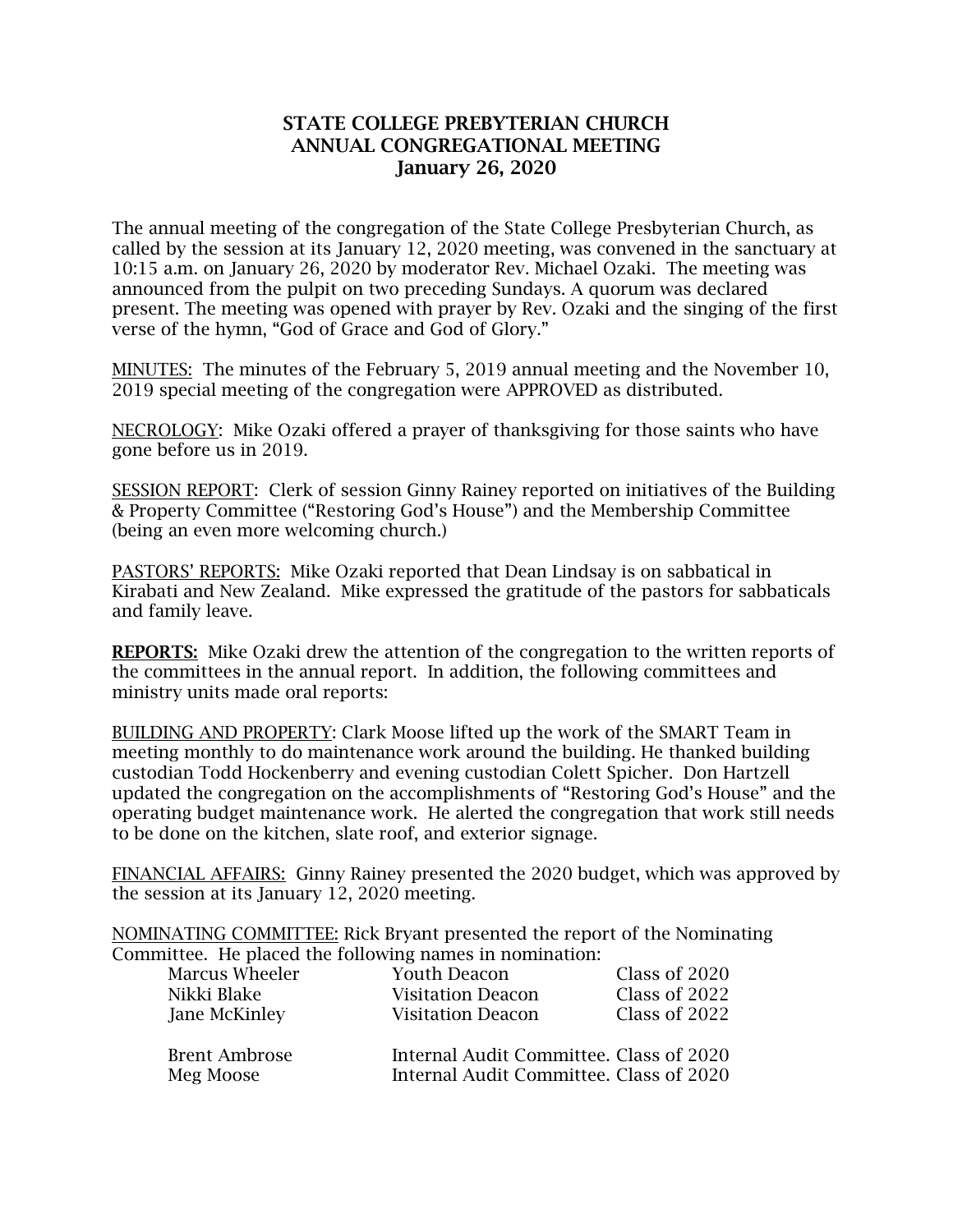| Scott Kretchmar, chair | Nominating Committee. | Class of 2020 |
|------------------------|-----------------------|---------------|
| Linda Giles            | Nominating Committee. | Class of 2020 |
| Brian Ladrido          | Nominating Committee. | Class of 2020 |
| Sharon Manno           | Nominating Committee. | Class of 2020 |
| John Marsden           | Nominating Committee. | Class of 2020 |
| <b>Richard Page</b>    | Nominating Committee. | Class of 2020 |
| <b>Jamey Perry</b>     | Nominating Committee. | Class of 2020 |
| <b>Susan Sanders</b>   | Nominating Committee. | Class of 2020 |
| Mimi St. Clair         | Nominating Committee. | Class of 2020 |

The nominations were opened to the floor for further nominations. There being no nominations from the floor, the moderator accepted a motion by Don Hartzell to close the nominations and elect the slate. Motion was **APPROVED.**

CHANGES IN PASTORS' TERMS OF CALL: Mike Ozaki turned the floor over to Ken Bachman, chair of the Personnel Committee. Mike Ozaki left the room. On behalf of the Personnel Committee, Ken Bachman moved that the congregation approve the following terms of call for the pastors for 2020:

Rev. Myron T. Lindsey

## Financial:

| таг:                                         |              |
|----------------------------------------------|--------------|
| Cash Salary                                  | \$76,441.00  |
| Housing allowance                            | 24,000.00    |
| Supplemental life insurance                  | 645.00       |
| Total Effective Salary for Board of Pensions | \$101,086.00 |

Full participation in the Board of Pensions 37% of Total Effective Salary

Other terms of call:

Vacation: five weeks, including at least 5 Sundays Two weeks Study leave, accumulating over three years to six weeks, date and content set in consultation with session) Study expenses, vouchered \$2,400 per year, cumulating to \$7,200 over three years. Travel expenses, actual vouchered at current IRS rate Governing body Service (Beyond normal one-week committee or task force work and stated meetings) Sick/Family Leave Policy SECA offset Sabbatical leave 3 months after six years

## Rev. Michael Ozaki

Financial:

| \$26,825.28 |
|-------------|
| \$31,000.00 |
| 1,632.36    |
| \$59,457.64 |
|             |

Full participation in the Board of Pensions 37% of Total Effective Salary